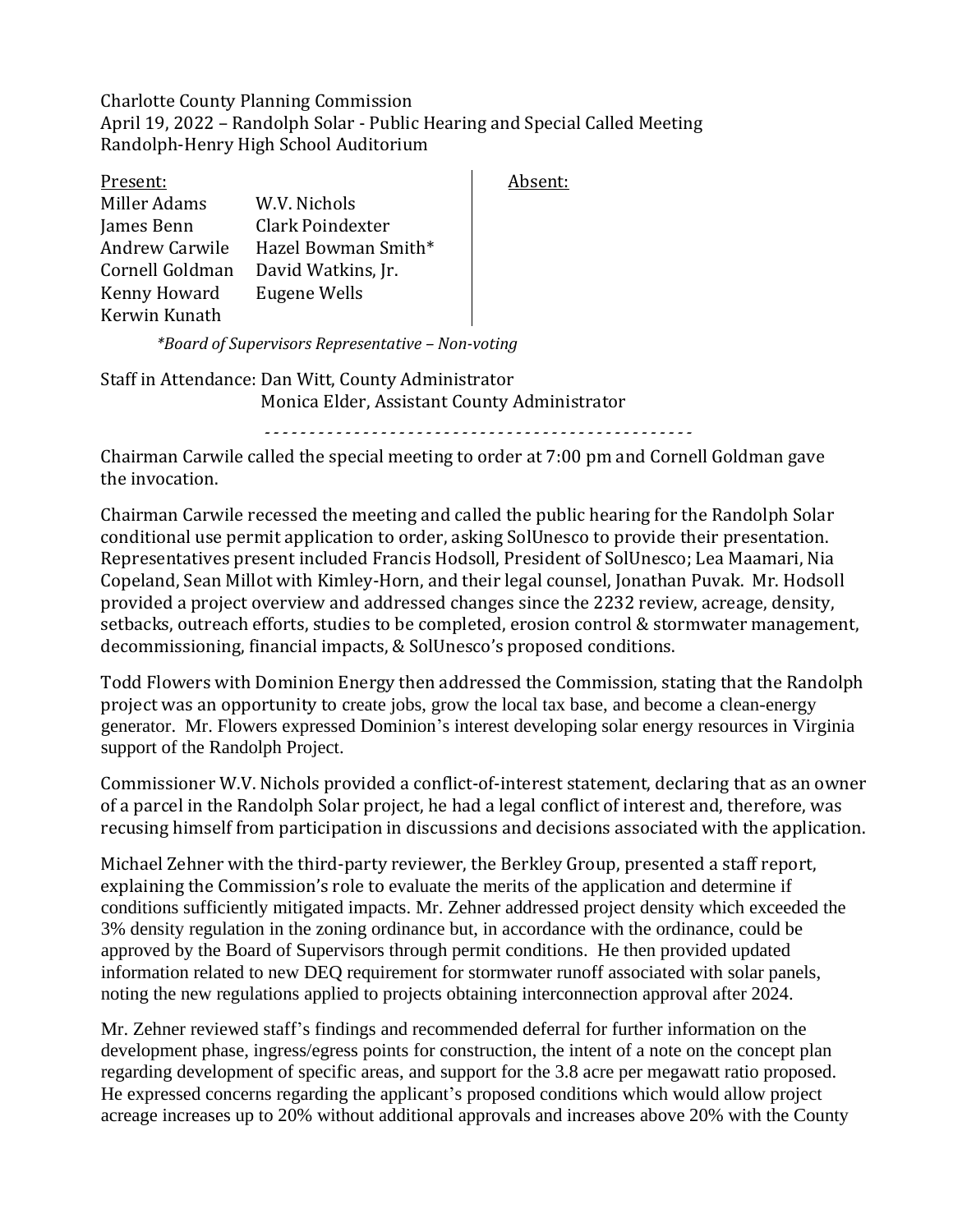Administrator's approval after consultation with the Board of Supervisors. Mr. Zehner then briefly reviewed preliminary conditions provided.

## *Public Comments*

The following individuals attending the meeting addressed the Commission:

|                         | <b>Address or Group</b>                  |                                                                                                      |
|-------------------------|------------------------------------------|------------------------------------------------------------------------------------------------------|
| <u>Speaker</u>          | <b>Represented</b>                       | <b>General Position</b>                                                                              |
| Doug Garnett            | Saxe                                     | Supported Approval - Economic benefits                                                               |
| Kathy Liston            | Aspen                                    | Delay or Moratorium - Information on panel<br>disposal, monitoring, and long-term impacts needed     |
| <b>Rodney Moon</b>      | Saxe                                     | Delay - Findings from Virginia State Police<br>investigation of Registrar's Office needed            |
| Doris Hill              | Saxe                                     | Concerns - Damage to land & health impacts                                                           |
| <b>Kaley Moon</b>       | Saxe                                     | Supported Approval – Economic benefits, jobs &<br>families' retention of farms                       |
| <b>William Devin</b>    | Saxe                                     | Supported Approval - Economic benefits                                                               |
| Derek Toombs            | Randolph                                 | Supported Approval - Economic benefits & jobs                                                        |
| <b>Wayne Seamster</b>   | Saxe                                     | Supported Approval - Economic benefits                                                               |
| <b>Robert Tate</b>      | Red Oak                                  | Supported Approval - Economic benefits                                                               |
| Melvin Newcomb          | Saxe                                     | Concerns - Landowners placing panels away from<br>their dwellings & closer to neighboring properties |
| P.K. Pettus             | Keysville                                | Delay - Wait for findings from the state's studies                                                   |
| Skyler Zunk             | Virginia Land & Liberty<br>Coalition     | Supported Approval - Economic benefits                                                               |
| Jacob Metzger           | Saxe                                     | Supported Approval - Economic benefits                                                               |
| <b>Stefan Barnes</b>    | Red Oak                                  | More Answers Needed - Mapping, transportation,<br>and development concerns                           |
| <b>George Toombs</b>    | Saxe                                     | Supported Denial - Essex Solar fire & questions<br>regarding Registrar's Office                      |
| Donna Fore              | <b>Brookneal</b>                         | Moratorium on all Solar - Concerns on traffic safety<br>and roads, ethical issues, panel disposal    |
| Emily Jackson           | Keysville                                | Supported Approval - Economic benefits & jobs                                                        |
| Judge Charlton          | Charlotte C.H.                           | Supports, but needs a size limit- How much revenue<br>is needed?                                     |
| Kay Pierantoni          | Wylliesburg                              | Commissioners with solar interests should abstain<br>from voting                                     |
| Jack Reynolds           | Charlotte C.H.                           | Moratorium to update ordinance & protect county                                                      |
| <b>Gerald Henderson</b> | Charlotte, NC                            | Supported Approval - Economic benefits                                                               |
| <b>Curtis Morton</b>    | Randolph                                 | Supported Approval - Growth & economic benefits                                                      |
| <b>Blake Cox</b>        | <b>Conservatives for Clean</b><br>Energy | Supported Approval - Property rights & economic<br>benefits                                          |
| <b>Sharon Whitlow</b>   | Saxe                                     | Supported Approval - Family farm in project,<br>believes project to be good for family & community   |
| Sharon Layne            | Saxe                                     | Don't Rush a Decision - Consider pros & cons first                                                   |
| <b>Megan Martinez</b>   | Keysville                                | Supported Approval - Economic diversity & growth                                                     |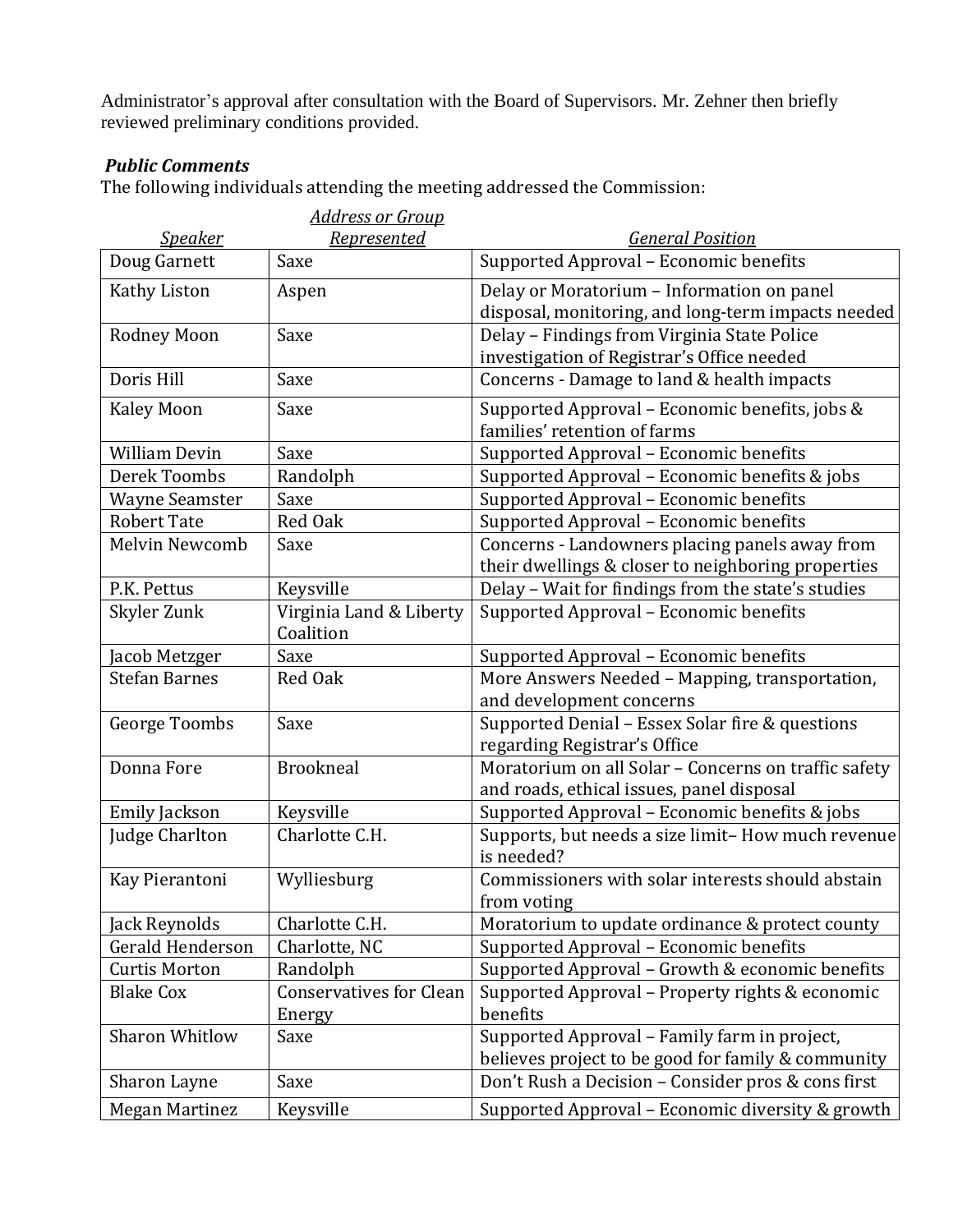| Nancy Carol Tucker Brookneal |              | Supported Denial – Visual impact, disposal concerns, |
|------------------------------|--------------|------------------------------------------------------|
|                              |              | loss of farms and farmers                            |
| David Medley                 | Richmond, VA | Supported Approval – Value of materials at end of    |
|                              |              | life will result in recycling, clean energy          |

Written comments provided by the following individuals were then read into the record:

|                        | <b>Address or Group</b> |                                                      |
|------------------------|-------------------------|------------------------------------------------------|
| <b>Speaker</b>         | Represented             | <b>General Position</b>                              |
| Thomas Charlton        | Family property         | Supported Denial of all Large Scale Solar - Need for |
|                        | in Saxe                 | laws governing decommissioning & panel recycling     |
| George & Catherine     | Saxe                    | Concerns - Property value reductions, leaching of    |
| <b>Dirks</b>           |                         | panels, water & soil impacts                         |
| Abram & Ann            | Charlotte C.H.          | Supported Denial - Visual & environmental impacts,   |
| Charlton               |                         | loss of trees & wildlife habitat, erosion            |
| Chris Lindsey, Big Dog | Randolph                | Supported Approval - Business growth & jobs          |
| Lawn Care Services     |                         |                                                      |
| Sue Adams              | <b>Red Oak</b>          | Supported Denial - Concerns about local leader'      |
|                        |                         | ability to act objectively & SolUnesco's practices   |
| Harvey & DeAnna        | Saxe                    | Supported Approval - Economic benefits & families'   |
| Powell                 |                         | retention of their farms                             |
| <b>Allison Purcell</b> |                         | Supported Denial - Fire at Essex Solar Facility      |
| George & Cathy Jo      | Randolph                | Supported Approval - Energy needs, unfounded         |
| Palmer                 |                         | fears, economic opportunity                          |
| Maxwell & Paula        | Saxe, VA & Altamont, NY | Supported Denial - Wildlife habitat loss; visual &   |
| Lippitt                |                         | environmental impacts; property value reductions     |
| <b>Judy Brothers</b>   | Friends of the Meherrin | Concerns - Fire potential and erosion, reference to  |
|                        | River                   | <b>Essex Solar Facility fire</b>                     |
| David Tate             | Drakes Branch           | How much solar is enough? Concerned that money       |
|                        |                         | is driving decisions while citizens are ignored      |
| Jay & Erica Newcomb    | North Chesterfield, VA  | Supported Approval - Economic benefits & jobs        |
|                        | (Letter states they own |                                                      |
|                        | land in the project)    |                                                      |
| <b>Scott Flood</b>     | Virginia                | Recommended Adding Conditions to Mitigate            |
|                        |                         | Impacts or Deny the Permit - Traffic safety          |
| <b>Shelley Flood</b>   | Virginia                | Supported Denial - Concerns regarding rural          |
|                        |                         | location, traffic safety, & environmental impacts    |
| Henry Jandl            | Second home in          | Concerns - Impact to Kerr Lake from erosion          |
|                        | Boydton, VA             |                                                      |
| John Fothergill, Jr.   | Red Oak                 | Concerns - DC to AC conversion plan, location of     |
|                        |                         | entrances, property restoration, intent of the life  |
|                        |                         | extension for Clover power plant, & panel disposal   |
| Thomas J. Charlton     | Saxe                    | Supported Denial - Tree loss; location in rural      |
|                        |                         | setting                                              |
| <b>Charles Brogdon</b> | Pataskala, OH           | Supported Denial - Impacts to land, concerns about   |
|                        |                         | SolUnesco's business practices                       |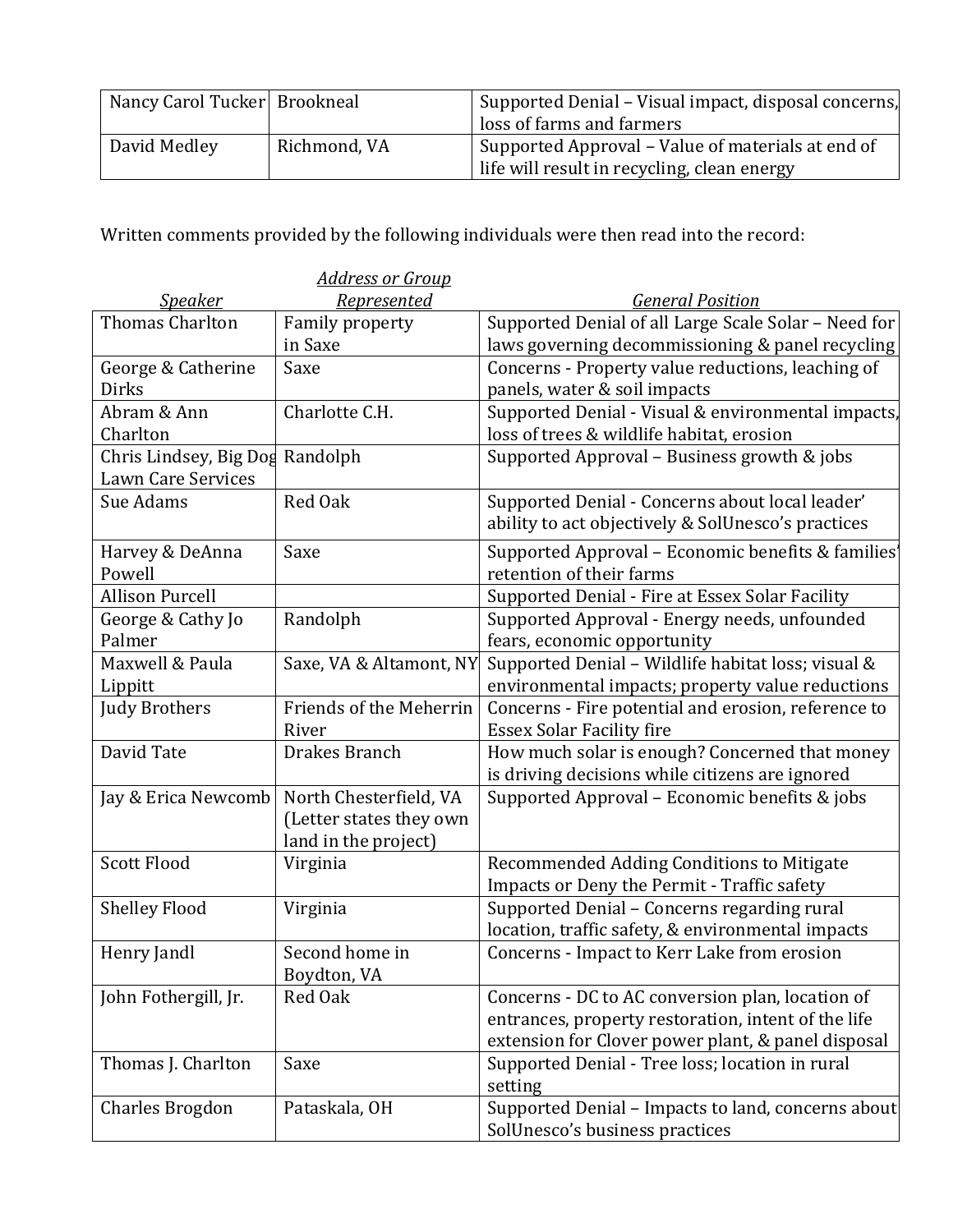| <b>Beverly Fitz</b>  | Drakes Branch            | Supported Denial & Holding Off on Other Solar<br>Applications - Concerns for forest & ag losses; |
|----------------------|--------------------------|--------------------------------------------------------------------------------------------------|
|                      |                          | quality of life; tourism; environmental impacts                                                  |
| <b>Susan Ralston</b> | Citizens for Responsible | Recommended Tabling or Denial of All utility-scale                                               |
|                      | Solar                    | Solar - Tree & farm loss; rural location; impacts to                                             |
|                      |                          | waterways, environment & property values                                                         |
| Irene McCarson       |                          | Supported Denial - Composition of solar panels &                                                 |
|                      |                          | pollution of waterways and soil                                                                  |
| Ralph & Frances      |                          | Supported Approval - Economic benefits & energy                                                  |
| Seamster             |                          | needs                                                                                            |
| Frank & Karen Halay  | Keysville                | Supported Denial - Environmental impacts, wildlife                                               |
|                      |                          | habitat & tree loss, mapping needed                                                              |
| Lewis E. Martin III  | Red Oak                  | Supported Denial - Size, setbacks, leaching panels,                                              |
|                      |                          | pollution, loss of productive land                                                               |
| Roy & Eileen Czesnik | Randolph                 | Supported Approval – Economic benefits, jobs &                                                   |
|                      |                          | small business opportunities                                                                     |
| Andrew & Thelma      | Saxe                     | Supported Denial - Size, wildlife impacts, water                                                 |
| Redd                 |                          | contamination, and need for greater setbacks                                                     |
| Terri Todd           | Wylliesburg              | Supported Denial - Size, wildlife impacts, water                                                 |
|                      |                          | contamination, and need for greater setbacks                                                     |
| Deanna Blackwell     | Saxe                     | Supported Denial - Size, water and wildlife impacts,                                             |
|                      |                          | need for greater setbacks, & temperature                                                         |

Chairman Carwile also noted a petition was received from individuals against the project signed by the following: Frank Halay, Jack Davis, Tim Tucker, Robert Bruce, Leann Smith, O. Bret Peaden, Elizabeth Peaden, James Eggleston, Read Charlton, Ann Charlton, Karen Halay, Denny Clatterbuck, Susan Bankston, Delbert Blue, Aubrey Jones, Thomas Charlton, and Theresa Halay.

## *Commissioner Discussion*

Staff explained that the deadline for the Planning Commission to provide a recommendation on the application to the Board of Supervisors was May 13th.

Commissioners inquired about mapping used for property boundaries and density versus acreage measurements. Mr. Hodsoll confirmed that an ALTA survey of property lines would be performed. He stated that acreage was a more accurate measurement since the density definition included buffers.

Commissioners inquired about the need for an 800 MW facility. Mr. Hodsoll stated that because they were connecting to a 500 KV transmission line, 800 MW was an economically viable size.

Hazel Bowman Smith asked that Commissioners with a vested interest in solar consider whether they should be voting or should abstain from participation. Chairman Carwile explained that while Commissioner Nichols could not vote by law due to his personal interest in the project, others' circumstances were different. He stated that his family owned land in another part of the County that was under option but was not associated with Randolph Solar. Kerwin Kunath also acknowledged that he had an option for solar development on a 35 to 40 acre parcel that was not related to the Randolph project. Staff clarified that the legal definition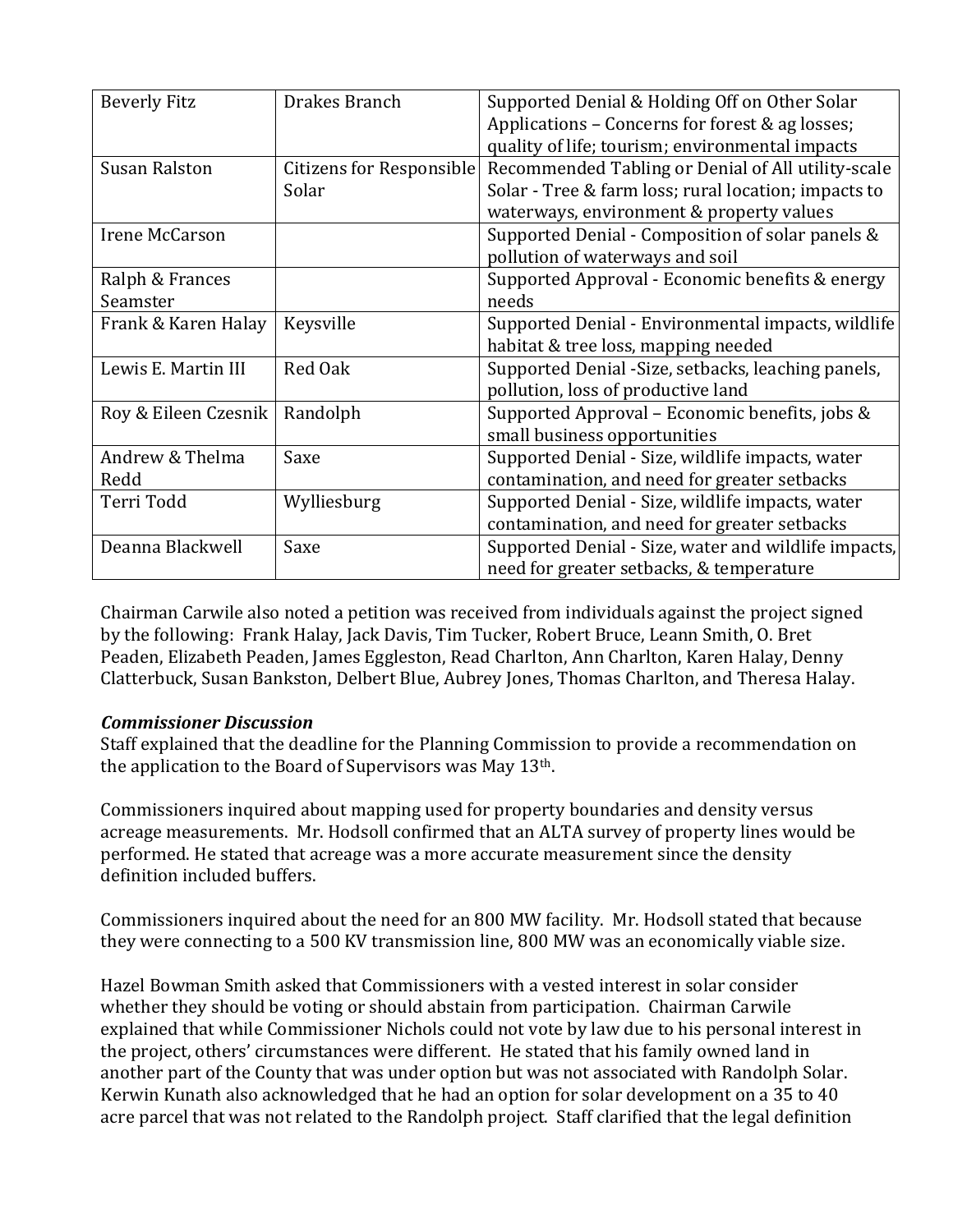of a conflict of interest required that the Commissioner or their immediate family have a personal interest in the project being considered through their connection to the project or the developer.

David Watkins expressed concerns about the impacts on rural roads, noting that projects he had viewed in other localities were on main roads. Mr. Hodsoll stated that SolUnesco was committed to working with the County on a construction management plan and would shuttle workers, establish set down yards, make necessary road improvements, and maintain roads during construction.

Commissioners then discussed concerns regarding staff resources and project management. Commissioners discussed the hiring of a third-party for inspections, general inspection practices, staffing resources, and associated costs. Use of the \$20 million dollars for the siting agreement referenced in the applicant's materials was then mentioned. Administrator Dan Witt explained that cost for the inspections was part of the permitting cost, not the siting agreement.

There being no further discussion, the public hearing was adjourned.

Commissioners inquired about the wording of the applicant's recommended Condition #24 which allowed for use of an investment grade credit rating for the decommissioning guarantee. Mr. Zehner explained this would supersede the County's requirements and, if the County needed to address failure to decommission, the County would have to file a lawsuit. Staff noted that in the past the County had not provided for flexibility in the form of guarantee allowed. By consensus, Commissioners agreed to remove the language allowing the investment grade rating.

Commissioners discussed the applicant proposed Condition #4 which allowed for project acreage increases of 20% with no further approvals and increases above 20% with approval by the County Administrator in consultation with the Board of Supervisors. Mr. Hodsoll addressed density, unknowns inherent to the project at this stage in the review, and the need for flexibility to ensure good design. Mr. Zehner recommended the Commission weigh in on the appropriateness of exceeding the 3% density and identify an acceptable limit. Commissioner Smith recommended allowing a 10% increase in acreage with increase above 10% requiring Board approval. Mr. Zehner recommended a ceiling be established. By consensus, the Commission determined an increase of 10% was appropriate with no approval and increases up to 25% should be allowed if approved by the Board of Supervisors.

Commissioners then recommended applicant proposed Condition #19 be revised to include a requirement for continued screening maintenance with a set time period.

Commissioners then directed staff to work with the applicant to clean up language on the concept plan note referenced in the staff report concept plan regarding panels within the conservation easements, cultural areas, and excluded areas to address specific exclusions based on state input and field study findings.

James Benn inquired if the applicant had plans to purchase stormwater credits to address stormwater management requirements. Mr. Hodsoll stated there were no plans to purchase credits and noted that DEQ's ruling on stormwater treatment could result in the need for more forested areas or larger sediment ponds.